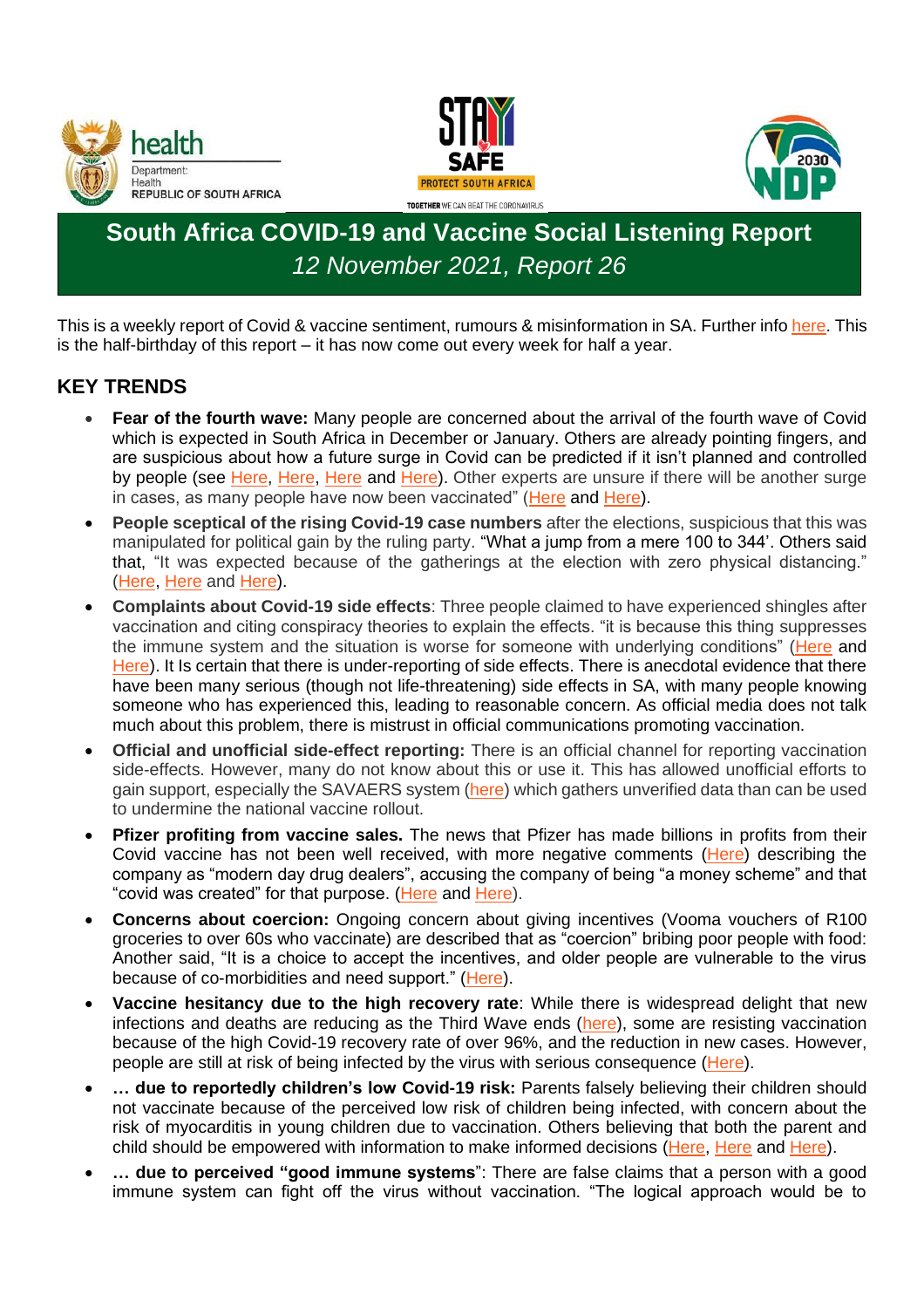encourage people to eat healthily and boost immune system" because even a healthy person needs a vaccine for additional protection against the virus [\(Here\)](https://m.facebook.com/HealthZA/photos/a.1029148150468051/4851231658259662/?type=3&source=48&refid=52&__tn__=EH-R).

- **Risks of private taxis in the townships:** While many welcome the offer from Uber to drive people to vaccine sites for free, there is concern about the use of Uber free rides in the townships as there is often a disagreement with the public taxi drivers, and hence a safety risk for both the driver and passenger. "You should investigate the risks unless you were targeting the cities only" [\(Here\)](https://m.facebook.com/HealthZA/photos/a.1029148150468051/4851231658259662/?type=3&source=48&refid=52&__tn__=EH-R).
- **Exclusion of the poor from the mainstream services:** Some point out that people in the rural areas are always left out when they need more support to reach the vaccination sites. [Here](https://m.facebook.com/HealthZA/photos/a.1029148150468051/4851231658259662/?type=3&source=48&refid=52&__tn__=EH-R)
- **Expensive testing:** Frustration that Covid testing remains expensive while Covid vaccination is free.
- **Fear of other diagnosis:** There are reports that some people are not vaccinating for fear that if they go to a health facility, they might be diagnosed with HIV or other serious disease.

### **LOCAL / DISTRICT / PROVINCIAL ISSUES**

This new section summarises social listening from areas around the country. For more information on 13 reports from health districts, see [here](https://sacoronavirus.co.za/wp-content/uploads/2021/11/Collated-document-4-Nov-2021-V1.pdf) (section 7 onwards).

- **Amathole, Eastern Cape:** There is decrease in vaccination among youth. Young people generally seem to have lost trust in government – this despondency in youth is also reflected in their lower voter turn-out. The J&J vaccine is much proferred, especialy among men believe that the Pfizer vaccine can lead to erectile disfunction. Vooma vaccination vouchers for the lederly will probably be very effective in mobilising the elderly.
- **Buffalo city, Eastern Cape:** Less vaccinations this week, possibly due to 'vaccine communication fatigue' and the smaller number of cases leading to people seeing Covid as less important. There is a sentiment that, "We prayed for this pandemic to end, and now God has answered our prayers". There is now vaccine hesitancy among all age groups. School learners are preparing for exams so it is difficult to motivate them about vaccination.
- **OR Tambo, Eastern Cape:** Many pregnant women & breastfeeding mothers believe it is not safe for them to vaccinate. There are suspicions that the reduction in Covid infections and death was controlled for the political advantage of the ANC, and that the pandemic will get worse now the elections are over. The death of some people after they were vaccinated (cause undetermined) has led to increased hesitancy as people speculate it was due to the vaccine.
- **Mangaung, Free State:** Vaccination uptake has declined, particularly among the 18 35 year old age group – another Vooma weekend would help. Some remote areas have no access and people have to travel long distances which is expensive to vaccinate, e.g. Tweespruit. This is a major barrier to increased vaccination. Unemployed youth are unmotivated to get vaccinated, and feel the government shouid be addressing socio-economic needs more than vaccines. Incentives like free WiFi at vaccine sites would attract people, especially the yout.
- **Ekurhuleni, Gauteng:** Vaccine acceptance is slowly increasing, largely due to encouraging stories from those who have already vaccinated. People are also vaccinated as there is a perception that people will need to show a vaccine certificate to apply for jobs. Thereis more vaccinee acceptance in the suburbs than in rural areas, where misinformation tends to be more believed. People ask, "How do we know that 4<sup>th</sup> wave is coming soon - is it controlled and there's a timetable for these waves?" There is a belief that people with chronic illness will die once they get vaccinated. Pop-up vaccination sites in populous areas are effective, and some need this on more than the one day currently provided. Sometime pop-up sites start too late & end to early so there are people waiting who remain unvaccinated. It would be better opening earlier & later, especially for working people. This district was the most successful in Gauteng for vaccinating.
- **eThekwini, KZN:** Some youth are very scared of vaccination. Mobile vaccination facilities need to go to rural areas, not just the centres and malls. Many men are working during the week and so vaccination sites need to be open at the weekend. Some people don't vaccinate as they have heard of severe side effects. Many belief that government is benefiting from the Covid vaccination rollout somehow – there was Lockdown level 1 around the elections, now it will go higher again. The fear that vaccination will implant an electronic chip in them is still widespread. More health talks, community engagement and leaflet in isiZulu (not just in English) will be helpful. Having mobile vaccination sites at the university campus of UZN (Edgewood) was effective.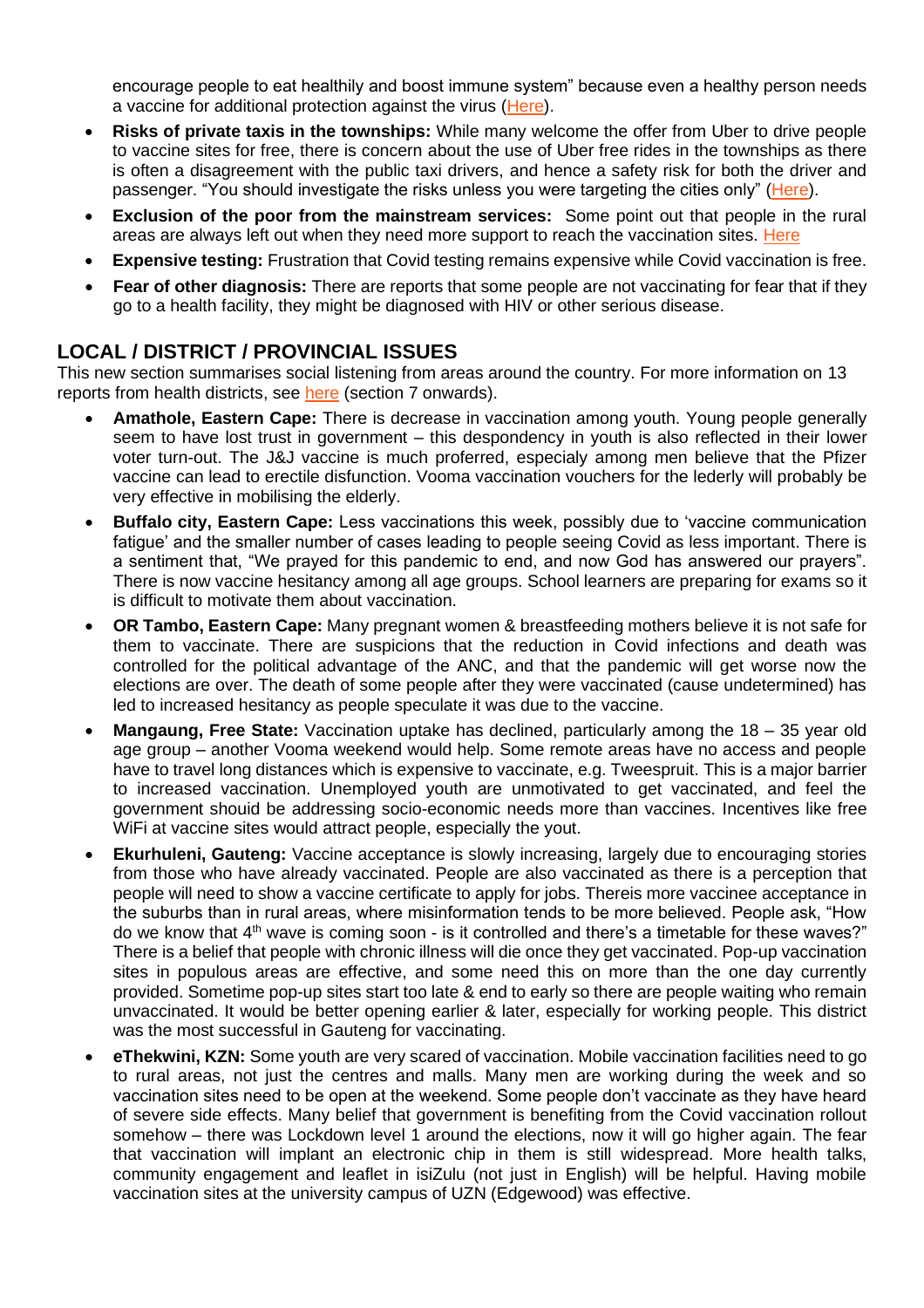- **Harry Gwala, KZN:** Vaccination among youth and teenagers is increasing, though some youth have come for vaccination while drunk.
- **King Cetshwayo, KZN:** Vaccine acceptance has increased with the help of community, traditional and religious leaders. Vaccination has been conducted inside schools in this district, which has been effective at reaching 12 – 17 year olds. Fewer myths are being spread about vaccines due to better education on vaccination. It is hard vaccinating the elderly over 60s, with many of them concerned about vaccination while taking chronic medication. Community mobilisation and education the day before pop-up vaccination sites arrive has been effective, as is loud hailing on the day itself.
- **Ehlanzeni, Mpumalanga:** Reduced numbers vaccinating compared to the previous week, possibly due to the elections. Many men don't want to be "lab rats" and they believe something will be implanted in them. The only time they will accept help from the health system is in the case of a serious disease or accident like a car accident. They are also fearful that by going for vaccination it will be uncovered that they have HIV. There is a higher vaccination rate among women, and many said that they experienced serious side effects after the first dose of Pfizer. Pregnant women say they will not vaccinate during this period and no one will change their minds. Some people say that they have rely on herbs and don't believe in the power of western medicine. Some people believe that its only "black" people that are being vaccinated with the "real" vaccination (which is unsafe), whereas politicians, the wealthy and other ethnic groups are being vaccinated with "water" (safe). People ask us if the government will increase R350 grant if they vaccinate: Some people think that vaccination benefits the government more than it benefits themselves. They feel they are doing it for the government, hence they are requesting to be compensated with money. The sentiment is that vaccination is not a benefit for them. There is concern among undocumented foreigners about when they can get vaccinated, but whether they would be deported if they do so. People are scared of the hospital, saying that if they vaccinate now, they will become "continuous victims of the health system" by develop health conditions from something implanted by the vaccine. A video is circulating on social media of a woman who was pregnant and got vaccinated, who then prematurely gave birth to a 'deformed' child. This video is affecting pregnant and breastfeeding women. Direct community engagement and education is effective.
- **Namaqua, Northern Cape:** Teenagers 12 17 are more keen to vaccinate than adults over 18. More people are willing to vaccinate to see their loved ones during the Christmas holidays, avoid another hard lockdown and possible fourth wave of the pandemic. People prefer the J&J vaccine, and the usual myths persist (Devil 666, erectile dysfunction, dead in 2 years, herbs are better). Pastors and Rastafarian leaders have tight control on their follwers are very opposed to vaccination.
- **Dr Ruth Segomotsi Mompati, North West:** Good numbers of 12 17 year olds are coming for vaccination. Many people question, "Why do we have to force kids to vaccinate if we say that are not in danger?" Several adults are scared to vaccinate because they think they will die, and there is widespread sentiment that parents should have to give consent before their children are vaccinated. Transport to vaccine sites is still a problem for many people. Many people did vaccinate on election day. Many community groups would like to help the vaccination drive, but they require transport, food & airtime to assist.
- **Garden Route, Western Cape:** Several pastors are still hesitant and advise members of the church not to vaccine. Bishops ans senior pastors advocating for vaccination and being vaccinated on TV would help. Senior religious leaders need to talk to local pastors to persuade them. To reach 12 – 17 year olds, we should vaccinate at schools, but the Dept of Basic Education does not allow this. The J&J vaccine is preferred – it would improve vaccine uptake is both J&J and Pfizer were always available at facilities and people could choose.
- **Khayelitsha and Eastern Sub-Structure, Western Cape:** Pop-up vaccination sites are effective at attracting more people to vaccinate.

## **MISINFORMATION**

- **MISINFO**: Covid is no longer a threat. **TRUTH**: The numbers of infections and deaths in SA are now low, but it's important we keep social distancing, wearing masks in public, adhere to frequent handwashing and get 70% of the adult population vaccinated (around 28 million). If we don't, the numbers will climb and a 4<sup>th</sup> wave of the Covid pandemic in SA could be terrible [\(here\)](https://health-e.org.za/2021/10/20/gauteng-could-be-weeks-away-from-a-fourth-wave-of-covid-19/).
- **MISINFO:** Covid is controlled by the government: that's why it went down before the elections and is now predicted to increase with the 4<sup>th</sup> wave. **TRUTH:** Covid is real and is not directly controlled by any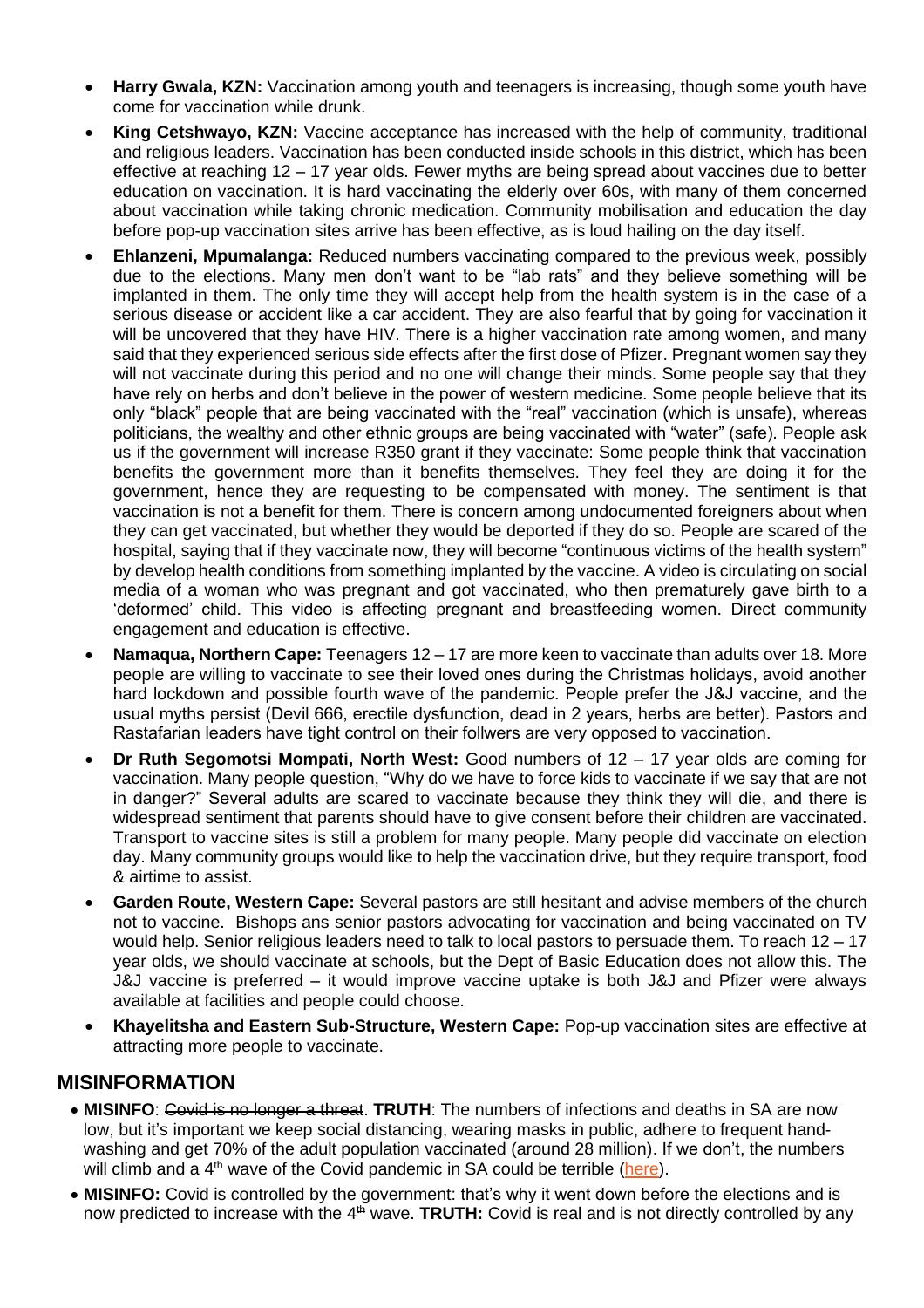individual, corporation or government – though vaccination campaigns and other non-pharmaceutical interventions can reduce it. The reason for the pandemic to come as waves in a population is complicated but is well understood in epidemiology [\(here](https://www.medpagetoday.com/infectiousdisease/covid19/89599) and [here\)](https://health-e.org.za/2021/10/20/gauteng-could-be-weeks-away-from-a-fourth-wave-of-covid-19/).

- **MISINFO:** Covid isn't that serious, it's no worse than the flu. **TRUTH:** Covid has taken over 5 million lives globally [\(here\)](https://www.worldometers.info/coronavirus/). In South Africa, the official statistics show that over 90,000 have passed due to Covid [\(here\)](https://sacoronavirus.co.za/wp-content/uploads/2021/11/Collated-document-28-Oct-2021.pdf), but the real figures is definitely much higher. The SA Medical Research Council estimates that there have been over 268,000 'excess deaths' in the Covid period [\(here\)](https://www.samrc.ac.za/reports/report-weekly-deaths-south-africa), which is a better measure of how many have lost their lives due to Covid. Flu kills between 6,000 – 11,000 people in SA each year [\(here\)](https://lunginstitute.co.za/2020/03/04/thousands-die-from-flu-every-year-in-sa/).
- **MISINFO**: Johnson & Johnson Vaccine is more effective than Pfizer. **TRUTH**: While they are different types of vaccines and there are small differences in efficacy, they are both approved for use in SA, both are highly effective and both are safe. You should take whichever vaccine is available at your health facility now [\(here](https://www.yalemedicine.org/news/covid-19-vaccine-comparison)).
- **MISINFO**: Vaccines go against the word of God**. TRUTH**: Vaccines are not in conflict with religious practice and beliefs. See globally [here](https://biologos.org/common-questions/should-christians-get-vaccinated/) and [here](https://www.vumc.org/health-wellness/news-resource-articles/immunizations-and-religion) and locally in SA [here.](https://www.sabcnews.com/sabcnews/more-than-400-sa-church-leaders-vaccinated-since-may/)
- **MISNFO:** Foreigners will be deported if they try and get vaccinated**. TRUTH:** While undocumented foreign citizens in SA may well be fearful, anyone in South Africa can be vaccinated, regardless of nationality. Foreign nationals are not at risk of arrest or deportation from visiting a health facility. See [here](https://www.news24.com/witness/news/kzn/undocumented-immigrants-offered-covid-19-jab-without-risk-of-being-deported-20211009)
- **MISINFO**: Vaccines cause infertility in men and women and negatively impacts their sexual performance. **TRUTH**: There is no evidence to support these claims – it is not true. See [here,](https://www.scientificamerican.com/article/covid-vaccines-show-no-signs-of-harming-fertility-or-sexual-function/) [here](https://theconversation.com/covid-19-could-cause-male-infertility-and-sexual-dysfunction-but-vaccines-do-not-164139) and [here.](https://apnews.com/article/fact-checking-761312111015)
- **MISINFO** Being vaccinated while pregnant or breastfeeding will make your baby deformed or die. **TRUTH**: Pregnant women should get vaccinated as the risk of having Covid while pregnant poses far greater risks to the woman and to the foetus / baby than side effects of vaccines. Speak to your health care provider for specific concerns. See [here,](https://www.theguardian.com/lifeandstyle/2021/oct/05/pregnant-women-not-taking-vaccine) [here](https://www.pregnancybirthbaby.org.au/news/covid-19-vaccination-and-pregnancy) and [here.](https://www.hopkinsmedicine.org/health/conditions-and-diseases/coronavirus/the-covid19-vaccine-and-pregnancy-what-you-need-to-know)

### **PROPOSED ACTION FOR RISK COMMUNICATION & COMMUNITY ENGAGEMENT**

- **Emphasize hopeful** messages highlighting that vaccines are crucial to ending the pandemic. Share solidarity messages and testimonials from leaders and normal people promoting vaccination and other protective measures and safe behaviours.
- **Vax Champs:** The Vooma Vaccination Champions ("Vax Champs") programme will be launched on 12 November. This encourages everyone in SA to join the team to end Covid by encouraging their friends and neighbours to vaccinate. Help control the pandemic, protect your friends and family, be a vax champ! [\(here\)](http://www.vaxchamp.org.za/). Mobilise people who have vaccinated and others who understand evidencebased medicine to make visible their support for vaccination by establish a social norm to vaccinate.
- **Continue producing** information for community mobiliser to help them debunk rampant misinformation in the communities; information that demonstrates that the risks associated with contracting COVID-19 far outweigh the risks of vaccination, and why vaccines are considered safe and effective.
- **Side-effect reporting:** Produce and circulate widely information on how to report side-effects, both for health professionals and the general public. Publish and share verified statistics on the risk of contracting the virus and having severe symptoms after vaccination. Without clear evidence that sideeffects are being reported, acknowledged and responded to, perceived and real side-effects will undermine confidence in official communications and the vaccination campaign.
- **Vaccination and co-morbidities:** Many people, especially the elderly, are not vaccinating due to fear of side-effects due to their existing diseases and chronic medication. There is much uncertainty about this, with some health officials not being able to clarify the issues. Produce clear communications materials on this, distribute widely (including to health professionals including Community Health Workers). Provide information on this at monthly SASSA grant payment sites.

### **ISSUES RAISED FOR FOLLOW-UP:**

• **Further consideration of vaccination at high schools:** It is requested that the Department off Basic Education review the decision not to allow vaccination on school premises, especially in the short period after exams and before the school holidays.